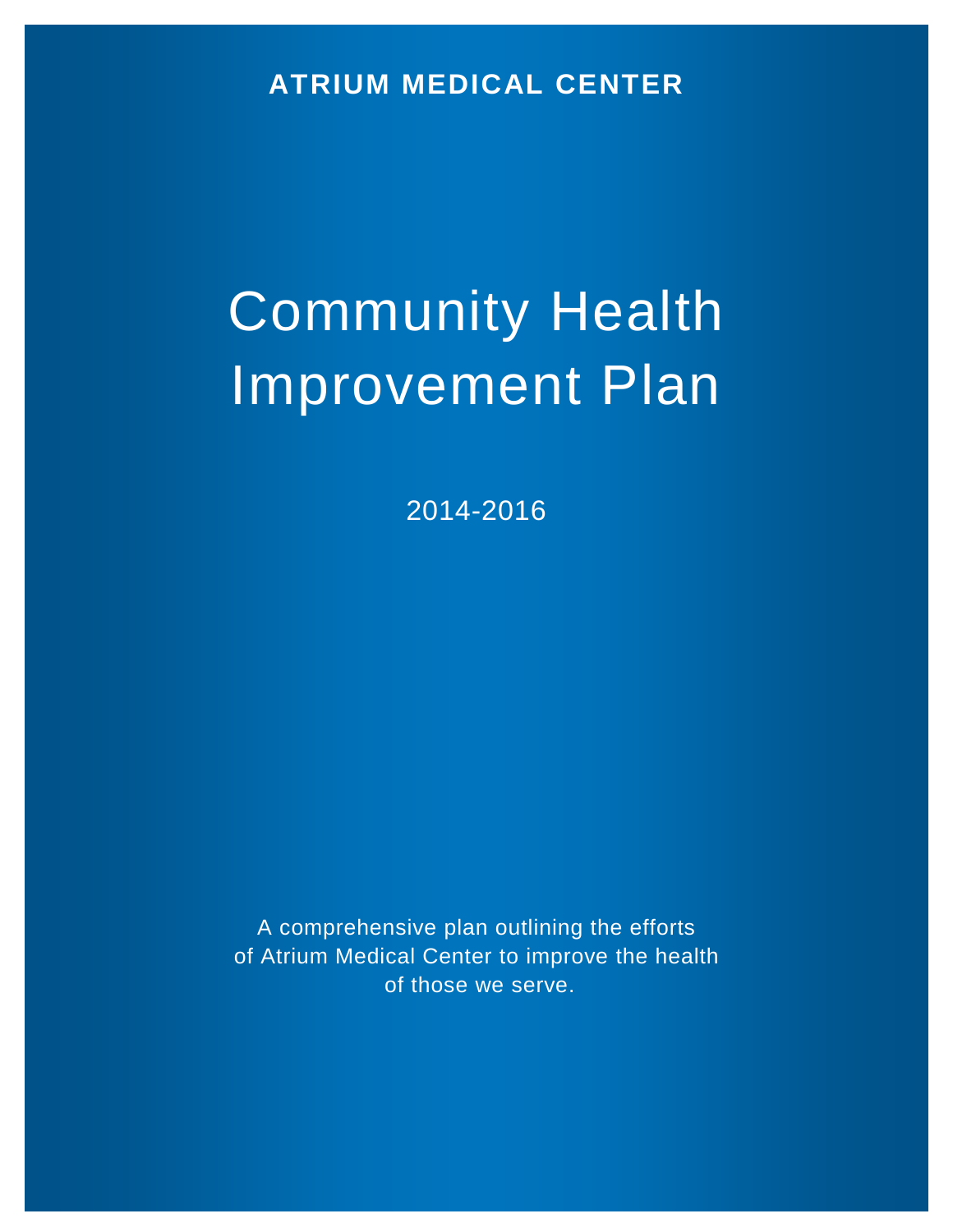# **Contents**

| Atrium Medical Center and Premier Health: Committed to Improving Community Health 4                 |
|-----------------------------------------------------------------------------------------------------|
|                                                                                                     |
|                                                                                                     |
|                                                                                                     |
|                                                                                                     |
|                                                                                                     |
|                                                                                                     |
| Priority Area 1: Reduce the incidence and complications from adult hypertension 8                   |
|                                                                                                     |
| Priority Area 3: To reduce the incidence of diabetes in our area and prevent complications in those |
|                                                                                                     |
|                                                                                                     |

Spring 2014 ©Premier Health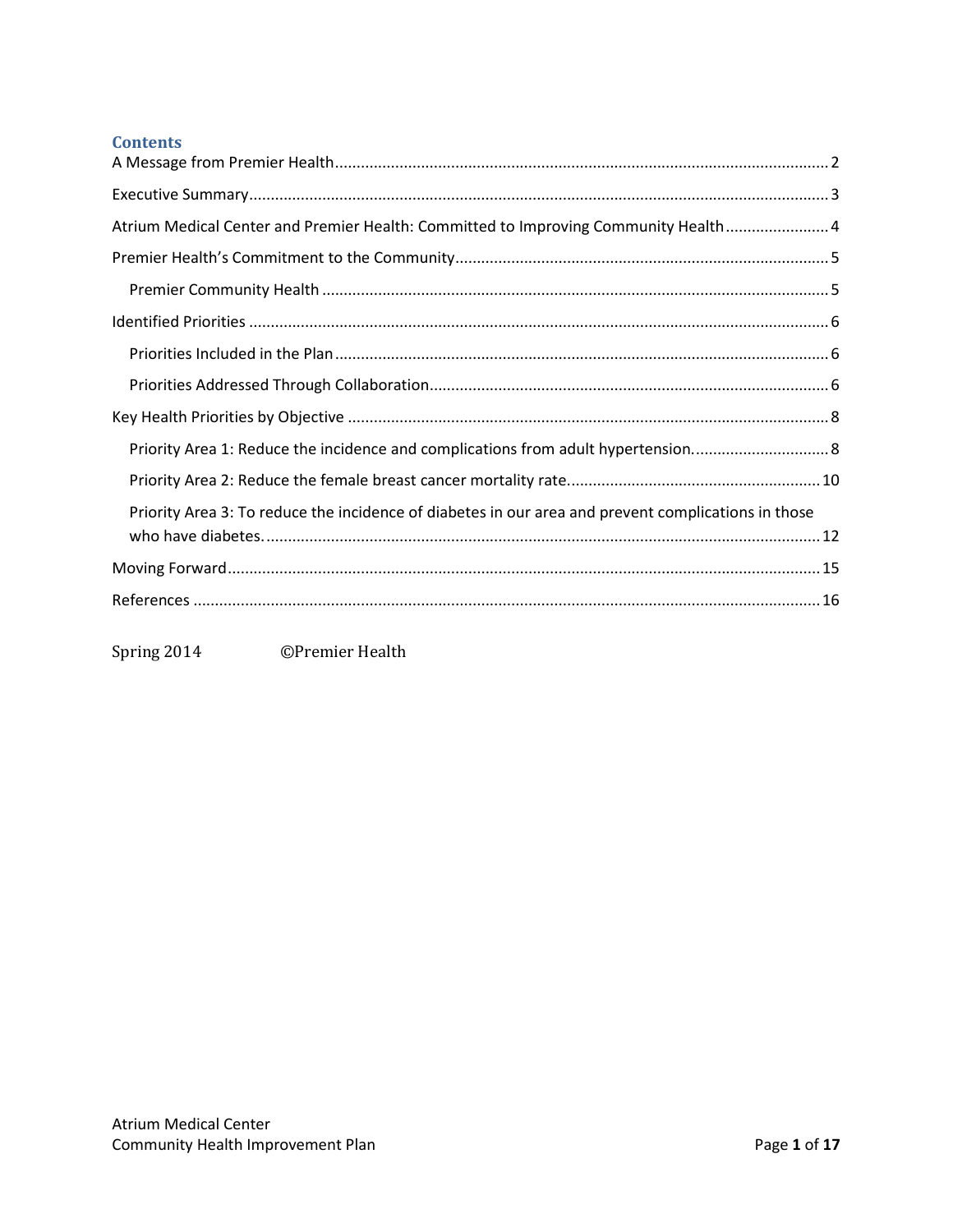# <span id="page-2-0"></span>**A Message from Premier Health**

Dear Colleagues:

Healthcare is experiencing unprecedented changes that affect individuals and the entire community. In particular, the move to focus more fully on building healthier communities is a systemic change we have embraced for a long time at Premier Health and is part of our mission. We are committed to and are excited to support these initiatives that will positively impact so many of the people we serve.

An essential part of knowing how we can improve health in our community is to understand the unique health issues of our community. To that end, Premier Health was part of collaboration in 2013 with the Greater Dayton Area Hospital Association and hospitals throughout Southwestern Ohio to conduct a regional Community Health Needs Assessment. This assessment assisted us in identifying areas of opportunity to improve community health.

This report shares our plan for improving population health in the identified priority areas in our region. As you will see, a task this large cannot be done alone. Premier Health collaborates with numerous organizations, coalitions and other groups to impact these important issues. Just as we strive to offer patient-centered care in our clinical facilities, the majority of activities you see in this plan are community-centered.

This plan is just the beginning. Every three years a Community Health Needs Assessment and subsequent Community Health Improvement Plan will be repeated to help us understand the impact of our strategies as it relates to improving health and to identify emerging issues.

We are pleased to present this Community Health Improvement Plan for your review. We consider it a privilege to serve the people of the greater Dayton region and continue our efforts to impact the health status of the community.

Sincerely,

James Pancoast President and CEO Premier Health

If you have questions or feedback about this report, contact: Premier Health 110 N. Main St. Dayton, Ohio 45402 (937) 208-8000 www.premierhealth.com/contact-us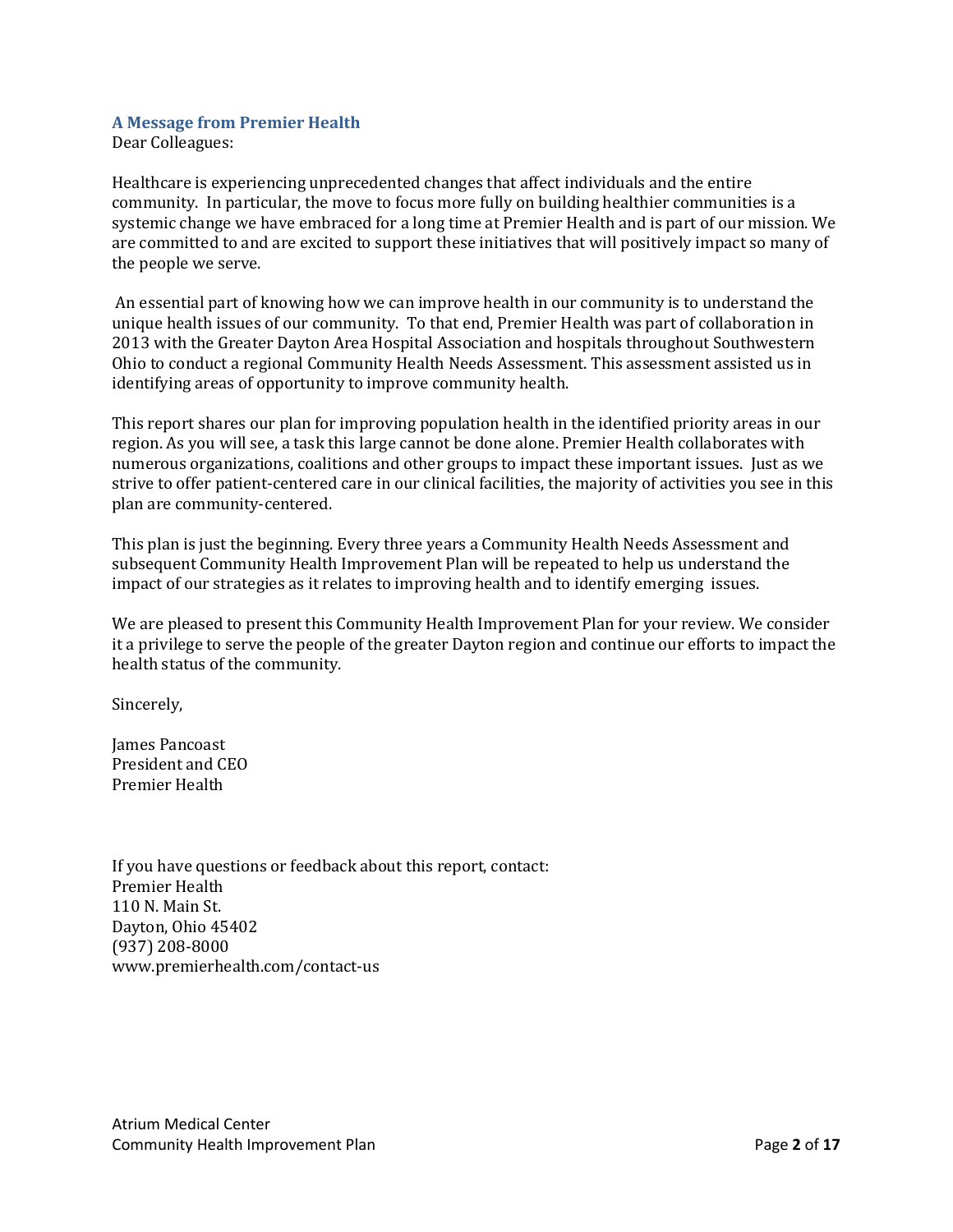## <span id="page-3-0"></span>**Executive Summary**

Atrium Medical Center is part of Premier Health, the largest healthcare system in southwestern Ohio. This Community Health Improvement Plan comes from data gathered by a Community Health Needs Assessment conducted in 2013 on behalf of all the hospitals in the region by the Greater Dayton Area Hospital Association and Wright State University. The service areas identified for improvement by that survey are Butler and Warren counties in Ohio.

The priority areas identified for health improvement are:

Priority Area 1: Reduce the proportion of adults with hypertension. Priority Area 2: Reduce the female breast cancer mortality rate. Priority Area 3: To reduce the incidence of diabetes in our area and prevent complications in those who have diabetes.

While some other areas were identified for improvement, because of our involvement in community or statewide initiatives to address those issues, we are not addressing them separately in this report.

For detailed information about county demographics, social determents of health, accessibility of health care facilities and resources, behavior risk factors, maternal and infant health, clinical care indicators, some chronic disease indicators and leading causes of death, please consult the Community Health Needs Assessment.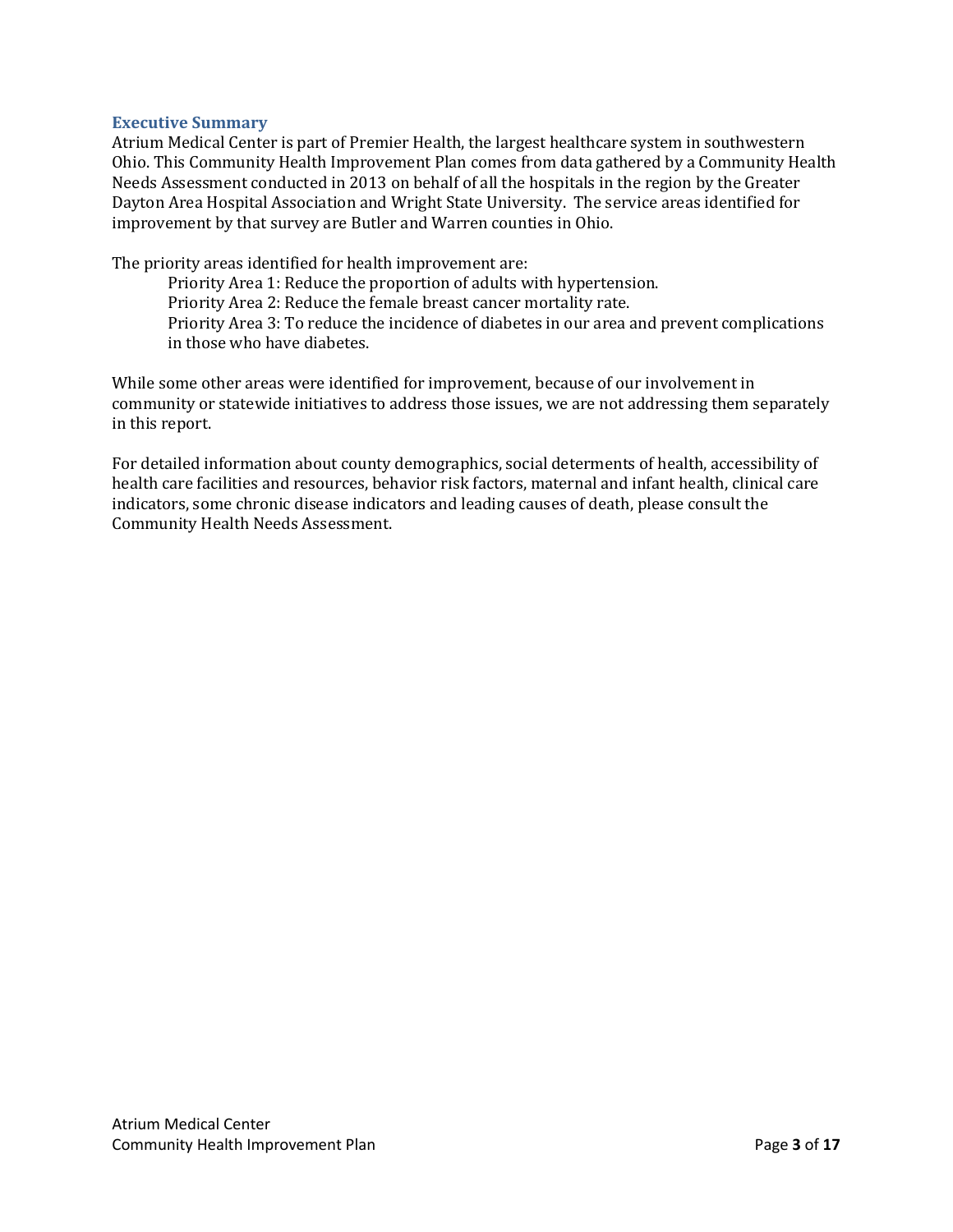# <span id="page-4-0"></span>**Atrium Medical Center and Premier Health: Committed to Improving Community Health**

Atrium Medical Center (AMC) is part of Premier Health, the largest healthcare system in southwestern Ohio.

It is committed to improving the health of the communities it serves through a variety of prevention, health improvement and engagement programs. As part of its overall commitment to the community, Atrium Medical Center focuses on four areas of service:

- [Investing in the community](http://www.miamivalleyhospital.org/WorkArea/linkit.aspx?LinkIdentifier=id&ItemID=10924)
- [Prevention and wellness](http://www.miamivalleyhospital.org/WorkArea/linkit.aspx?LinkIdentifier=id&ItemID=10922)
- [Commitment to the under-served](http://www.miamivalleyhospital.org/WorkArea/linkit.aspx?LinkIdentifier=id&ItemID=10918)
- [Community engagement](http://www.miamivalleyhospital.org/WorkArea/linkit.aspx?LinkIdentifier=id&ItemID=10916)

Three examples of Atrium Medical Center's community health improvement programs include:

#### **Annual Diabetes Wellness Fair**

Each year, Atrium Medical Center partners with the Middletown Area Family YMCA to co-host the Diabetes Wellness Fair. The fair is held in November to coincide with American Diabetes Month. It is free and open to the public. It includes health screenings and educational information from AMC and other local organizations.

#### **Project SEARCH**

Project SEARCH provides work experience and education for individuals with significant disabilities. It is administered on-site through Butler Technology and Career Development Schools. Participants are trained in a variety of jobs throughout the hospital, working in each area for 12 weeks at a time for the duration of the school year.

#### **National Night Out**

Atrium Medical Center partners with local law enforcement to offer safety information for residents of Middletown, Lebanon and Clear Creek Township. Local residents are able to interact with representatives through information booths.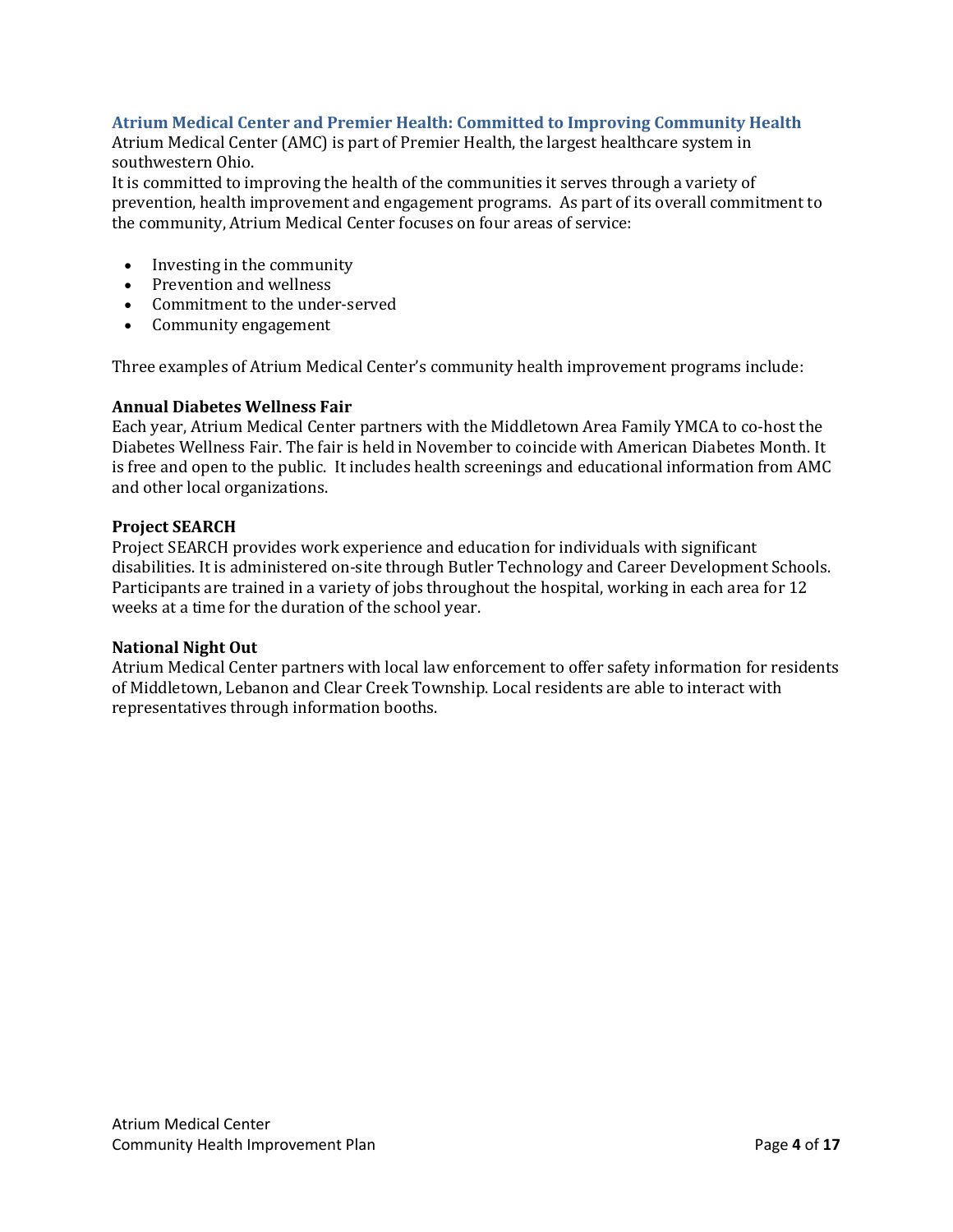# <span id="page-5-0"></span>**Premier Health's Commitment to the Community**

While Premier Health has a robust community-focused program, it also serves the community in other ways. In 2012, Premier Health:

- spent more than \$106 million in 2012 to provide services to low-income residents to assure they got the medial care they needed;
- supported neighborhood development projects in east and west Dayton totaling more than \$600,000;
- provides health education and screening services totaling more than \$8.4 million;
- offered community and social services that totaled more than \$6.7 million.

# <span id="page-5-1"></span>**Premier Community Health**

The hospitals in Premier Health collaborate to offer Premier Community Health. This organization offers evidence-based community health services to all the communities Premier Health serves. Its mission is to create a healthier community on behalf Premier Health through prevention, early detection and disease self management. Its focus areas are cancer, diabetes, heart, lung health and healthy living. In addition to a robust employer wellness program, it serves the community at congregations, senior centers and other community-based venues.

## **Premier Health Partners includes:**

Miami Valley Hospital Miami Valley Hospital South Miami Valley Hospital Jamestown Emergency Center Good Samaritan Hospital Good Samaritan North Health Center Atrium Medical Center Upper Valley Medical Center Premier HealthNet Premier Health Specialists Upper Valley Professional Corporation Fidelity Health Care Samaritan Behavioral Health Premier Community Health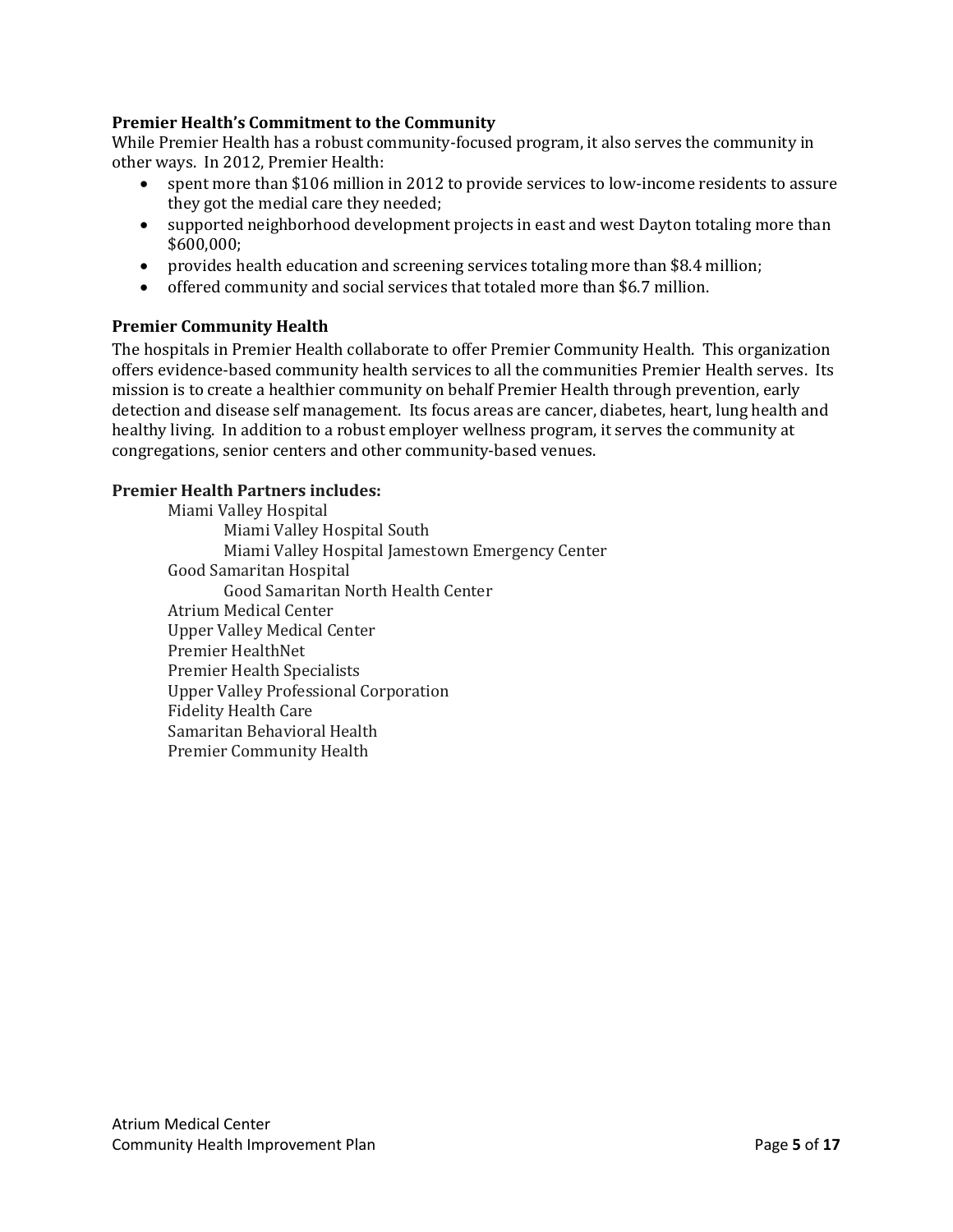# <span id="page-6-0"></span>**Identified Priorities**

In the Community Health Assessment, researchers identified priority areas for community health improvement using a variety of criteria. The priorities that are included and excluded in the plan.

## <span id="page-6-1"></span>Priorities Included in the Plan

Through the Community Health Risk Assessment, the following priorities were identified for Warren and Butler counties. These priorities are outlined in this plan.

## *Primary and Chronic Diseases*

- 1. Hypertension—Hypertension self-reported rates are higher in the service area than in the State and nation (33.8% versus 31.7% and 28.7%, respectively). It is the leading inpatient discharge diagnosis and the 3rd leading ED discharge diagnosis.
- 2. Breast cancer—The breast cancer rate is 229 per 100,000, and the rate is increasing as opposed to other historically prevalent cancers.
- 3. Diabetes—The prevalence of diabetes is greater in the service area compared to the state and nation according to self-reports (12% vs. 10.1% and 8.7%). It is the 3<sup>rd</sup> most common inpatient discharge diagnosis and the  $6<sup>th</sup>$  most common ER discharge diagnosis. Discharge diagnoses rates have increased from 2004 to2012. There is also an increase in kidney and renal cancer both of which are associated type 2 diabetes.

# <span id="page-6-2"></span>Priorities Addressed Through Collaboration

All identified priorities are important elements of improving the health of our community. In some instances priorities are already being targeted by collaborative groups of which Atrium Medical Center is a part. Additional strategies will not be developed independent of these efforts. Because of the importance of these community-wide efforts, the following identified priorities are not included in the Community Health Improvement Plan.

## *Maternal and Infant Priorities*

- 1. First trimester prenatal care
- 2. Infant mortality rate

Atrium Medical Center is involved in several state-wide initiatives addressing these issues. As part of these collaborations, Atrium Medical Center will share the goals and objectives developed by those groups for program implementation and measurement.

Ohio Perinatal Quality Collaborative. Atrium Medical Center is a non-charter member of this organization as a maternity hospital. The mission of the Collaborative is, "Through collaborative use of improvement science methods, reduce preterm births and improve outcomes of pre-term newborns in Ohio as quickly as possible."

Projects of the collaborative include:

- 39 Weeks Delivery Charter Project To reduce elective unnecessary scheduled births before 39 weeks gestational age. (Reduce infant mortality and low birth weights.)
- 39 Weeks Dissemination and Birth Registry Accuracy Project This project was to address inaccuracies in birth certificate data within the Quality Improvement framework.
- Obstetrics Antenatal Corticosteroids Project- This project focuses on increasing the use of antenatal corticosteroids to reduce mortality and morbidity among preterm infants. (Reduce infant mortality.)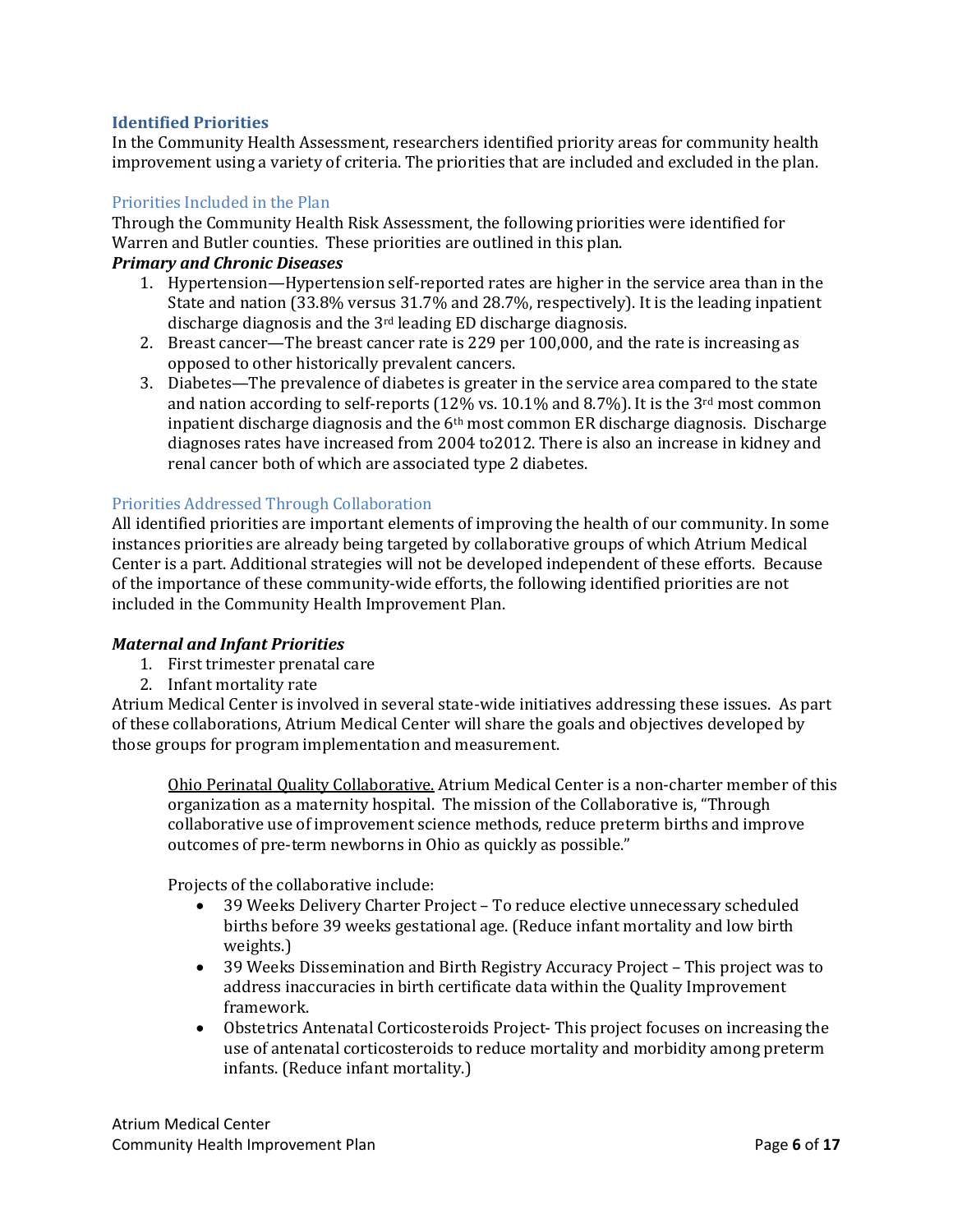• Progesterone Project – This project intends to help raise awareness about the need for screening and intervention for progesterone, provide support to teams to implement screening, identification and treatment, develop the capacity and capability of skilled ultrasound technicians and remove administrative barriers to the administration of progesterone. (Reduce infant mortality and low birth weights.)

Ohio Hospital Association (OHA). OHA has developed a plan to reduce infant mortality (which also addresses low infant birth weight and first trimester care) in Ohio which includes:

- Safe sleep (infant mortality)<br>• Eliminating elective deliverie
- Eliminating elective deliveries before 39 weeks (infant mortality)
- Progesterone for high risk mothers (infant mortality)<br>• Eliminating health disparities
- Eliminating health disparities
- Safe spacing (infant mortality and low birth weight)
- Access to prenatal care (First trimester care, infant mortality and low birth weight)<br>• Promote breast milk
- Promote breast milk<br>• These program areas
- These program areas also then address increasing first trimester care, improving low birth weight and decreasing infant mortality.

# *Primary and Chronic Diseases*

3. Alcohol and drug dependence

The Butler County, Ohio Alcohol and Drug Addiction Services Board coordinates services for that county. Its strategic plan shows goals to reduce the number of overdose deaths, integrate behavioral health and primary care services and using a specialized perinatal program educating high risk pregnant women about the effects of substance abuse on their baby and how to make healthier lifestyle choices.

In Warren County, the Mental Health Recovery Services of Warren and Clinton counties coordinate substance abuse and mental health services for its residents. Similar to its Butler County equivalent, it assesses mental health and substance abuse needs in its community and provides funding for services that address those needs.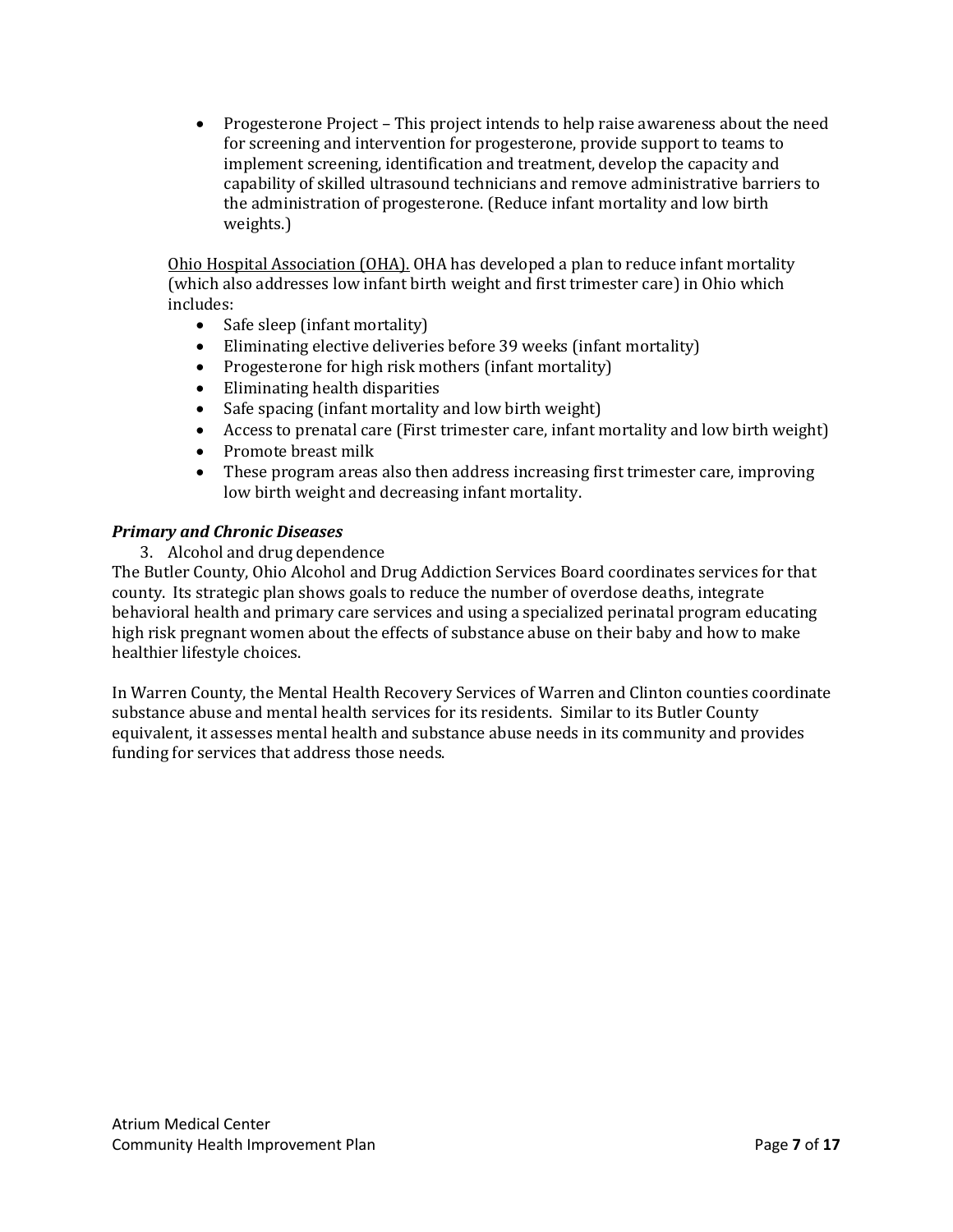# <span id="page-8-0"></span>**Key Health Priorities by Objective**

# <span id="page-8-1"></span>**Priority Area 1: Reduce the incidence and complications from adult hypertension.**

Blood pressure is how hard blood pushes against the walls of our arteries when our heart pumps blood. When someone has high blood pressure, which is also called hypertension, this increased pressure against the arteries causes damage. Hypertension is called the silent killer because usually those who have it do not feel anything. High blood pressure increases risk for heart disease, stroke, heart failure, kidney disease and blindness.

In many cases hypertension can be prevented by maintaining a healthy weight, being active, eating healthy, not using tobacco and limiting alcohol. Most people who are diagnosed with high blood pressure can be controlled. Those with high blood pressure should take the same steps that may prevent high blood pressure. If medication is needed, it is imperative to take it every day.

Self-reported rates of hypertension are higher in the service area than in the state and nation (33.8% versus 31.7% and 28.7%, respectively). It is the leading inpatient discharge diagnosis and

the 3rd leading ED discharge diagnosis.

Because of the significant health threat posed by hypertension, a communityfocused, population health improvement strategy would benefit all parts of the community.

|               | The percentage of adults who have    |  |  |
|---------------|--------------------------------------|--|--|
|               | been told by a primary care provider |  |  |
|               | that they have high blood pressure   |  |  |
| Ohio.         | 31.7%                                |  |  |
| Warren        | 33.8%- Only combined data for        |  |  |
| <b>Butler</b> | <b>Butler and Warren counties</b>    |  |  |
|               | available                            |  |  |

## **Priority Area 1: Reduce the proportion of adults with hypertension.**

**Objective 1.1: Increase the proportion of adults with hypertension whose blood pressure is under control.**

Evidence-based Strategies:

Coordinate a hypertension education health communications campaign that will include communications tactics; free, community-based screenings and free online education.

Promote lectures about high blood pressure prevention and control in worksites, congregations, senior centers and other community based venues.

Identify or develop an educational brochure targeted to those who already have high blood pressure about the importance of medication adherence and healthy lifestyle. Make collateral available through system websites, Facebook pages, at employer and community events and other outlets to be identified. These will include how to get more information by telephone and/or online.

#### **Outcome Indicators**

**Short and Intermediate Term**

To have communications at least once a year in existing hospital communications vehicles that highlights hypertension and how it can be prevented/treated successfully.

To conduct at least two lectures per year reaching at least 45 unique individuals.

# **Long Term**

Increase the proportion of adults with hypertension whose blood pressure is under control.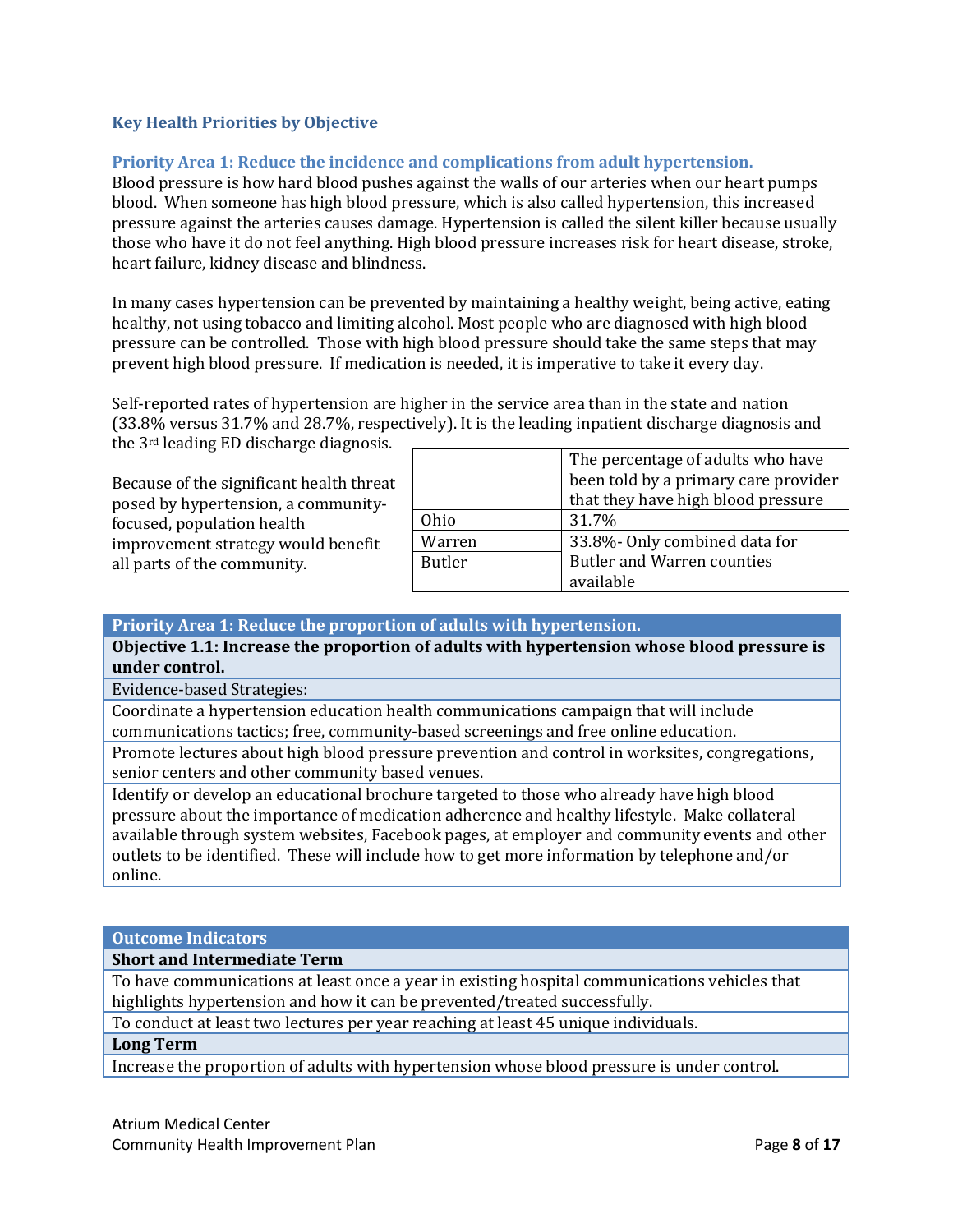**Objective 1.2: Increase the proportion of adults who have had their blood pressure measured within the preceding two years and can state whether their blood pressure was normal or high.**

Evidence-based Strategies:

In addition to the monthly community-based blood pressure screening, AMC will conduct community based blood pressure screenings on at least 300 individuals per year at a variety of community based-venues.

Attempt telephone follow-up with 100% of those who have a stage 2 hypertension result, do not opt out of follow-up and have a working telephone.

We will successfully contact at least 45% of those eligible for follow-up.

If an individual does not have a primary care provider, we will offer to make a referral to the individual that meets their needs.

If an individual has not seen their primary care provider for three or more years, we will educate them about the importance of seeing their physician regularly to maintain themselves as a patient and encourage them to call their physician to become reestablished with them.

If an individual uses tobacco, we will offer them information about local cessation services.

## **Outcome Indicators**

## **Short and Intermediate Term**

In addition to the monthly blood pressure screening program, at least 500 unique individuals will receive a blood pressure screening each year in a variety of community-based venues.

We will successfully contact at least 45% of those eligible for follow-up.

#### **Long Term**

Increase the proportion of adults who have had their blood pressure measured within the preceding two years and can state whether their blood pressure was normal or high.

## **Programs and Resources to be Committed to Implement Plan**

To implement the included programs, the hospital and Premier will provide: Program management/coordination/implementation staffing, physical work space, access to computers/telephones/standard office equipment, access to marketing and communications professionals for collateral writing/design/printing, professionals for follow-up calls and heath coaching, maintenance of all data collected and data analysis, primary care referral services, speakers, educational collateral pieces, appropriate social media, meeting space and space for community-focused health programs, screening paperwork and program evaluation.

**Intended Collaborative Partnerships**

All hospitals in Premier Health Premier Community Health Countryside YMCA- Lebanon

Atrium Medical Center Community Health Improvement Plan Page **9** of **17**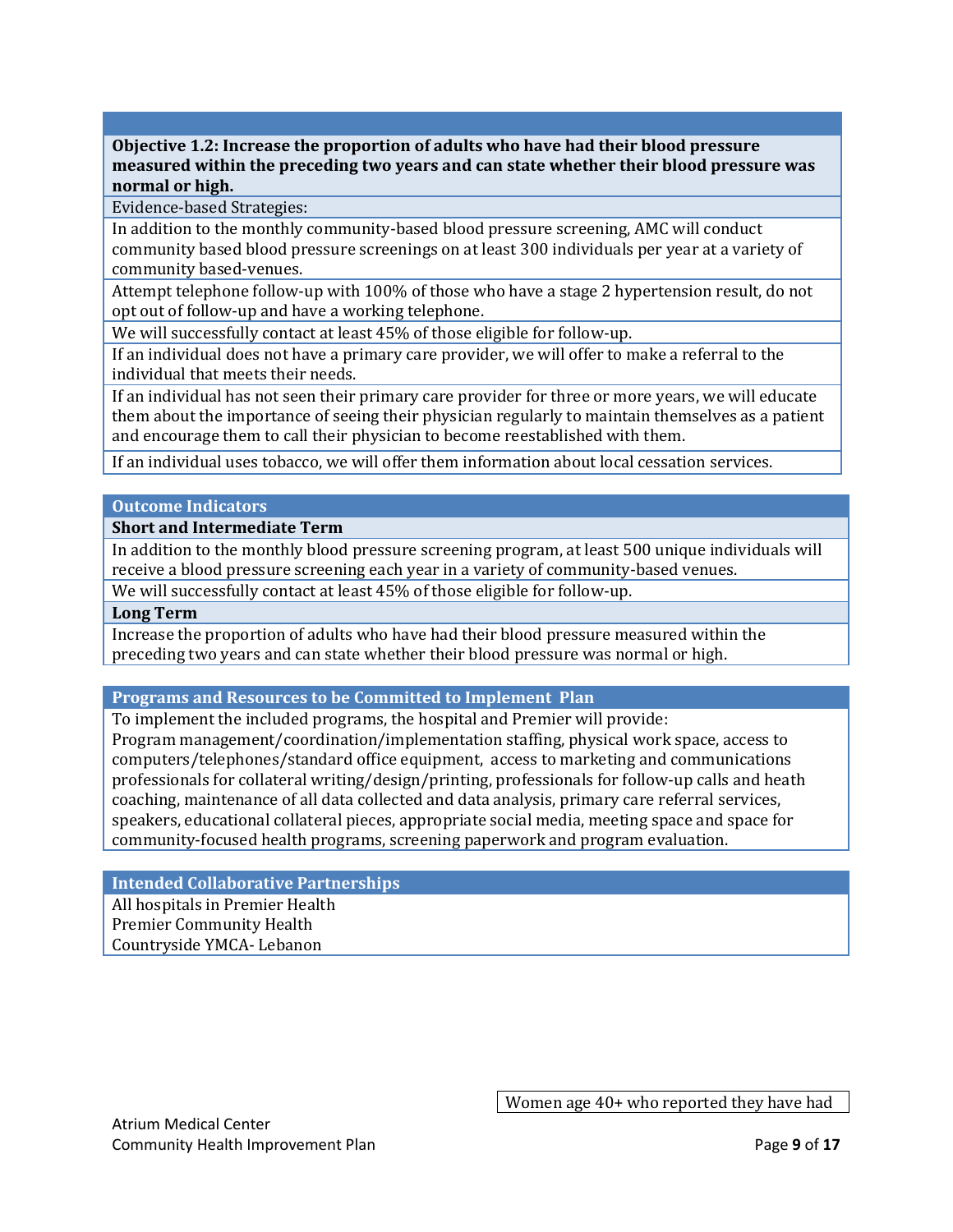# <span id="page-10-0"></span>**Priority Area 2: Reduce the female breast cancer mortality rate.**

Reducing the impact of breast cancer in our area will require a diverse strategy because there are several issues to address:

- 1. More women are diagnosed with later stage breast cancer in our area
- 2. Mammography rates are lower in our area

Some identified risk factors for breast cancer are:

- Genetic alterations. (including BRCA1 and BRCA2 genes)
- Close family history. Having a mother, sister, and/or daughter diagnosed with breast cancer, especially before age 50. Having a close male blood relative with breast cancer.
- Race. While white women are diagnosed with breast cancer more than any other race, African American women die from breast cancer more than any other race.

(National Cancer Institute, Breast Cancer risk in American Women.)

According to research, major barrier for screening mammography has been a lack of health insurance. In 2010, only 32% of women age 40 and older with no health insurance had a mammogram in the past two years compared to 71% of those with insurance. Other barriers identified include the lack of a nearby mammography center, lack of transportation, lack of a primary care provider, no recommendation from a provider to get a screening, lack of awareness of breast cancer risks of screening methods, cultural and language differences. Studies have also identified a lack of time and perception of pain as barriers.

In Butler and Warren counties, the breast cancer rate is 229 per 100,000, and the rate is increasing, opposed to other historically prevalent cancers.

## **Priority Area 2: Reduce the female breast cancer mortality rate.**

**Objective 2.1: Increase the proportion of women who receive breast cancer screening based on the most recent guidelines.**

Evidence-based strategies

Offer free mammograms and related services to uninsured, low-income women in our service area. Related services include transportation to and from appointments and help securing a primary care provider. (This may shift to paying some co-pays for insured women if we see a substantial decline in uninsured women.)

During October, which is Breast Health Month, include information about the importance of mammography for women in communications campaigns.

Educate women about the provision in the Affordable Care Act that provides screening mammography with no co-pay or deductible for women who meet screening guidelines.

Expand the "Brake for Breakfast" program to Atrium Medical Center. This program offers educational information about the importance of mammograms and breast risk factors with a free breakfast.

# **Objective 2.2: Increase awareness among women of increased risk due to family history and genetics.**

Evidence-based strategies

Include information about breast cancer genetic risk in existing community focused

| a mammogram in the past two years             |        |  |  |
|-----------------------------------------------|--------|--|--|
|                                               | Yes    |  |  |
| Ohio                                          | 79.10% |  |  |
| <b>Butler</b>                                 | 74.10% |  |  |
| Warren                                        | 73.80% |  |  |
| <b>BRFSS SMART Data from Premier Oncology</b> |        |  |  |
| Assessment.                                   |        |  |  |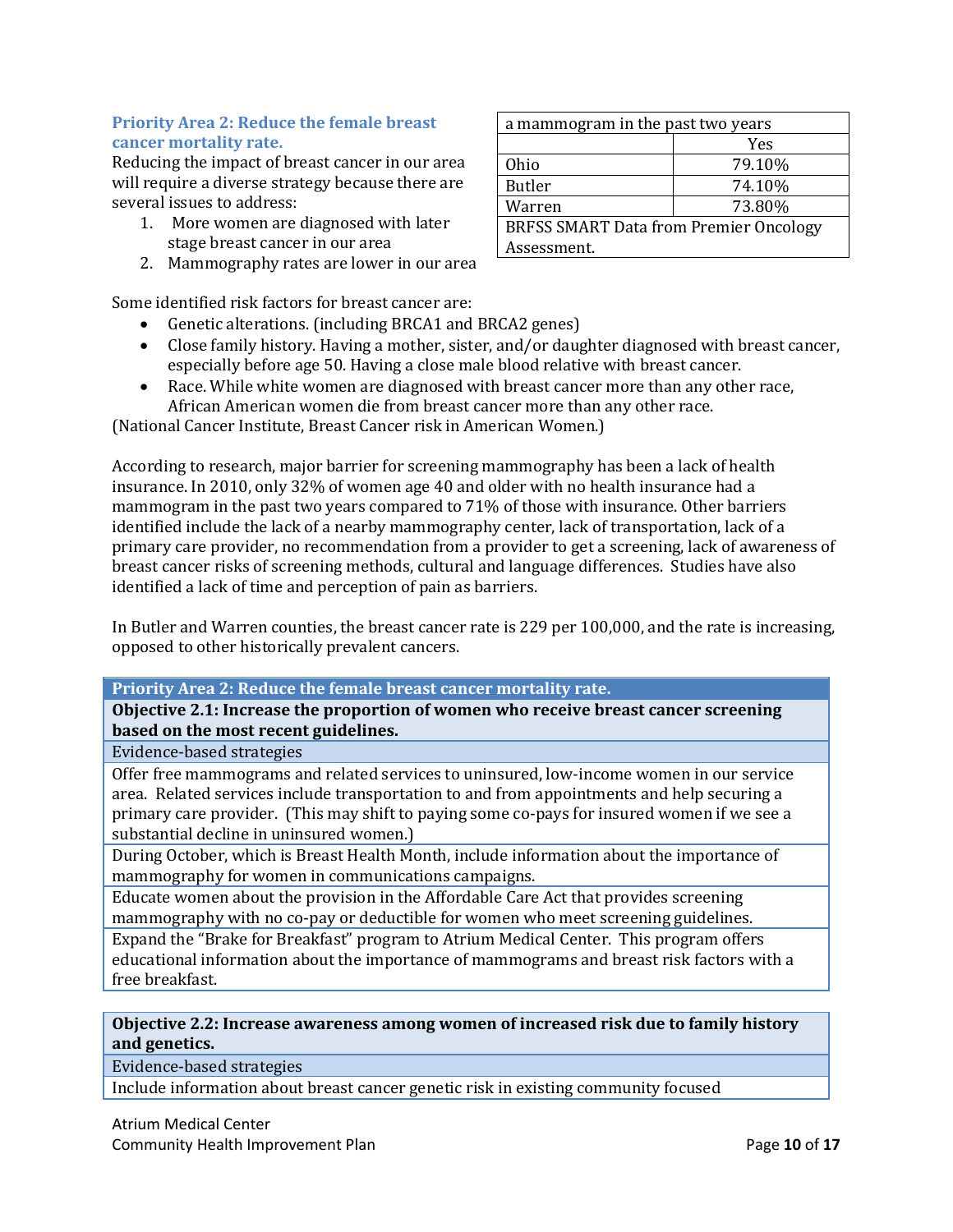communications vehicles.

Offer a simple educational piece that includes how to reach genetics counselors.

## **Outcome Indicators**

#### **Short and Intermediate Term**

To provide assistance to at least 20 women in Warren County and 30 women in Butler County to receive a screening mammogram, diagnostic mammogram, ultrasound, clinical breast exam and/or breast biopsy.

In its first year (2014) serve at least 100 people at the Brake for Breakfast program.

#### **Long Term**

To decrease the number of women in our area who are diagnosed with later stage breast cancers.

To increase the number of women age 40 and older who have annual mammograms.

## **Programs and Resources to be Committed to Implement Plan**

To implement the included programs, the hospital and Premier will provide: Program management/coordination/implementation staffing, physical work space, access to computers/telephones/standard office equipment, access to marketing and communications professionals for collateral writing/design/printing, professionals for follow-up calls, maintenance of all data collected and data analysis, primary care referral services, speakers, educational collateral pieces, appropriate social media, meeting space and space for communityfocused health programs, screening paperwork and program evaluation.

## **Intended Collaborative Partnerships**

All hospitals in Premier Health Premier Community Health Cincinnati Area Breast and Cervical Cancer Project The Ohio Fraternal Order of Eagles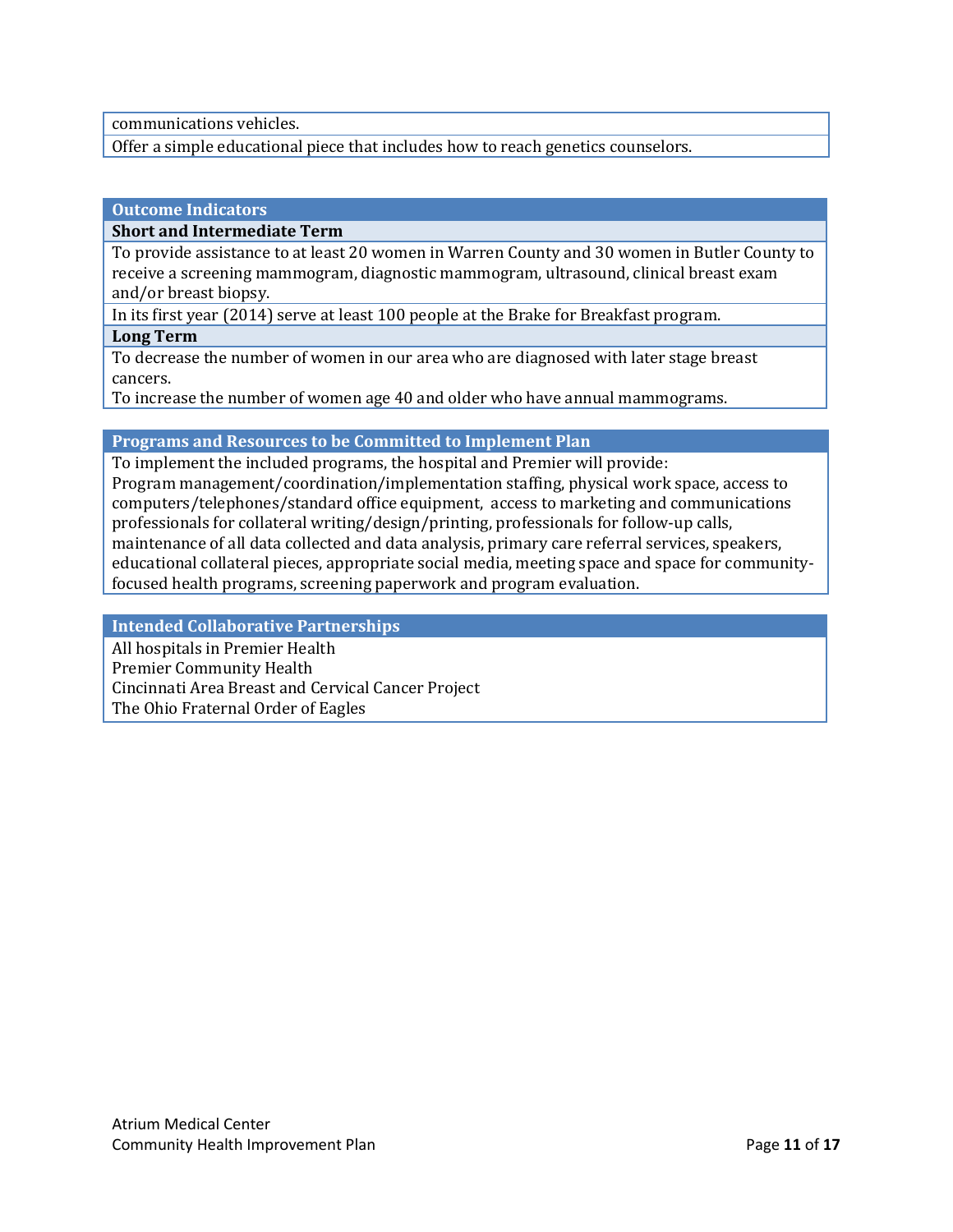# <span id="page-12-0"></span>**Priority Area 3: To reduce the incidence of diabetes in our area and prevent complications in those who have diabetes.**

Type 2 diabetes is a major public health issue that has reached epidemic proportions worldwide. According to the CDC, 25.8 million people in the United States have diabetes. Of these, 7 million do not know they have it. If continues, one of three US adults will have diabetes by 2050. Diabetes is the leading cause of blindness, kidney failure and amputations of feet and legs not related to accidents or injury. The majority of people who have type 2 diabetes also have heart disease.

Research shows making small lifestyle changes can help prevent diabetes. And, if a person has been told by a physician they have diabetes, it can be controlled.

The prevalence of diabetes is substantially greater in the service area compared to the state and nation. It is the 3<sup>rd</sup> most common inpatient discharge diagnosis and the 6<sup>th</sup> most common ER discharge diagnosis. Discharge diagnoses rates have increased from 2004 to2012. There is also an increase in kidney and renal cancer-- type 2 diabetes is significantly associated with an increased risk of renal cell cancer.

According to the 2014 County Health Rankings and Roadmaps, the percentage of adults aged 20 and older with diagnosed diabetes is:

| Ohio   | 11% |
|--------|-----|
| Warren | 9%  |
| Butler | 10% |

(Data are for 2011. County Health camp rankings and Roadmaps collected this data from the National Center for Chronic Disease Prevention and Health Promotion, Division of Diabetes Translation.)

As with other health conditions, diabetes rates are higher among nonwhites. It is estimated that nationally 10.2% of non-Hispanic whites aged 20 and older have diabetes, both diagnosed and undiagnosed. However 18.7% of all non-Hispanic blacks aged 20 years and older have diabetes, both diagnosed and undiagnosed.

The American Diabetes Association estimates 35% of US adults aged 20 or older have prediabetes and 50% of those age 65 years or older have it. Of the 79 million Americans age 20 or older who have prediabetes, only 7.3% have been told they have it. Risk factors for prediabetes include being overweight and having a higher than normal blood glucose.

|        | Male   | Female | All    |
|--------|--------|--------|--------|
| Ohio   | 43.00% | 29.40% | 35.90% |
| Butler | 42.1   | 26.6   | 34%    |
| Warren | 42.10% | 26.80% | 34.60% |

Adults who are considered overweight- BMI of 25-29.9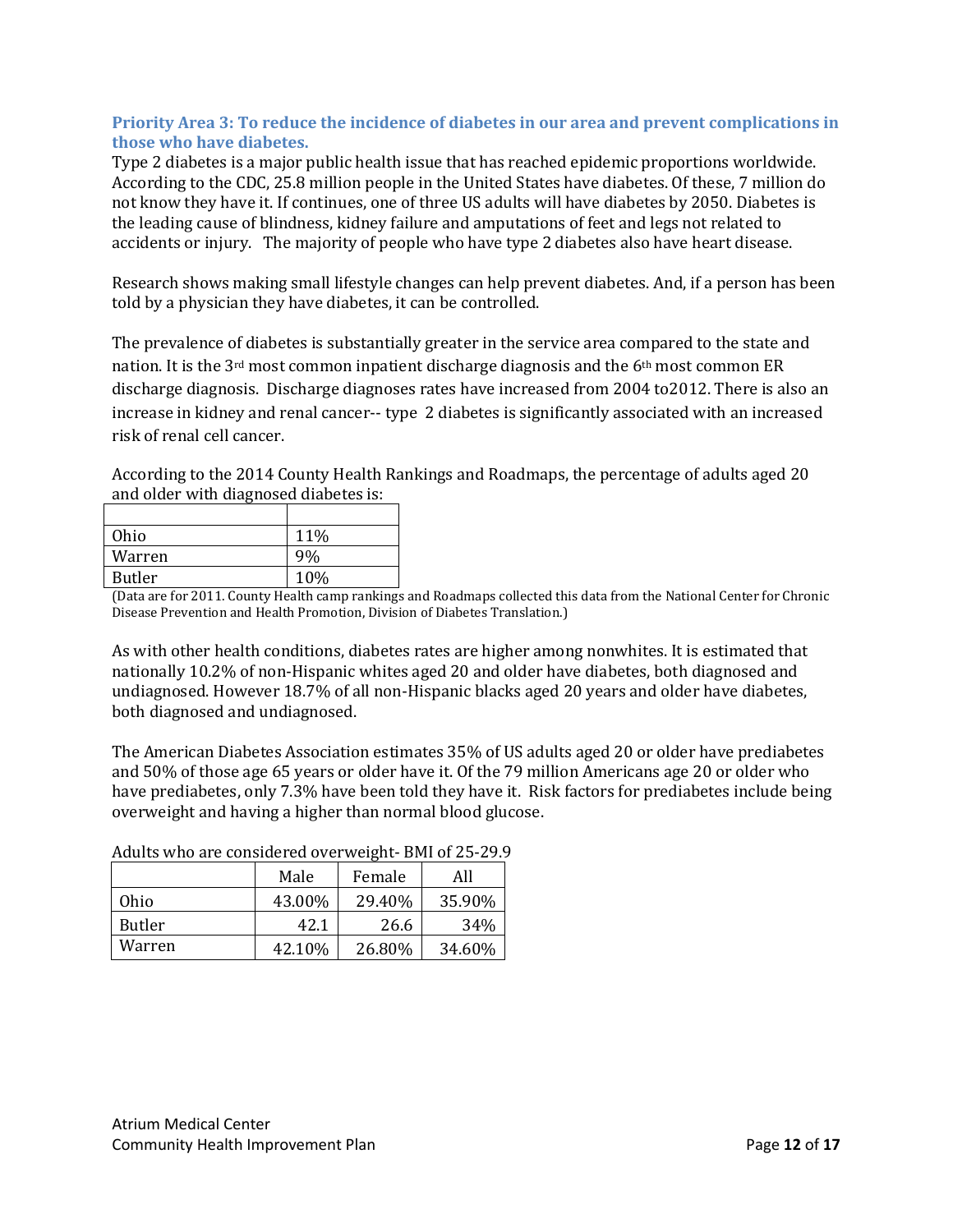| Adults who are considered obese- BMI of 30+ |  |  |
|---------------------------------------------|--|--|
|                                             |  |  |

|               | Male    | Female | All    |
|---------------|---------|--------|--------|
| Ohio          | 27.10\% | 25.60% | 26.30% |
| <b>Butler</b> | 25.60%  | 25.60% | 25.60% |
| Warren        | 26.20%  | 26.00% | 26.10% |

# **Priority Area 3: To reduce the incidence of diabetes in our area and prevent complications in those who have diabetes.**

# **Objective 3.1: To prevent diabetes in those who have prediabetes.**

Evidence-based Strategies:

At community screening events, offer a hemoglobin A1C following approved guidelines to find possible prediabetes.

A telephonic follow-up attempt will be made to 100% of those whose hemoglobin A1C falls out of recommended ranges. To be eligible, the participant cannot opt out of follow-up and have a working telephone number.

We successfully reach at least 45% of those eligible for a follow-up call.

**Objective 3.2: Increase the number of people who are diagnosed with diabetes but do not know they have this disease.**

Evidence-based Strategies:

At community screening events, offer a hemoglobin A1C following approved guidelines to find possible diabetes.

A telephonic follow-up attempt will be made to 100% of those whose hemoglobin A1C falls out of recommended ranges. To be eligible, the participant cannot opt out of follow-up and have a working telephone number.

We successfully reach at least 45% of those eligible for a follow-up call.

**Objective 3.3: Increase the number of those who have been told by a primary care provider that they have diabetes and attend formal diabetes education classes at least every 2 years.**

Evidence-based Strategies:

Develop strategies to inform those who have diabetes that under the Affordable Care Act, medical nutrition therapy for people with diabetes is covered with no co-pay or deductible.

# **Outcome Indicators**

**Short and Intermediate Term**

To provide at least 50 hemoglobin A1c screenings in Warren and Butler counties.

## **Long Term**

Increase the number of people who are diagnosed with diabetes but do not know they have this disease.

Increase the number of those who have been told by a primary care provider that they have diabetes and attend formal diabetes education classes at least every two years.

## **Ultimate Goal**

Decrease the number of people who develop diabetes in our market area and increase the number of people who have diabetes, are well controlled and live healthy, active lives.

Atrium Medical Center Community Health Improvement Plan **Page 13** of 17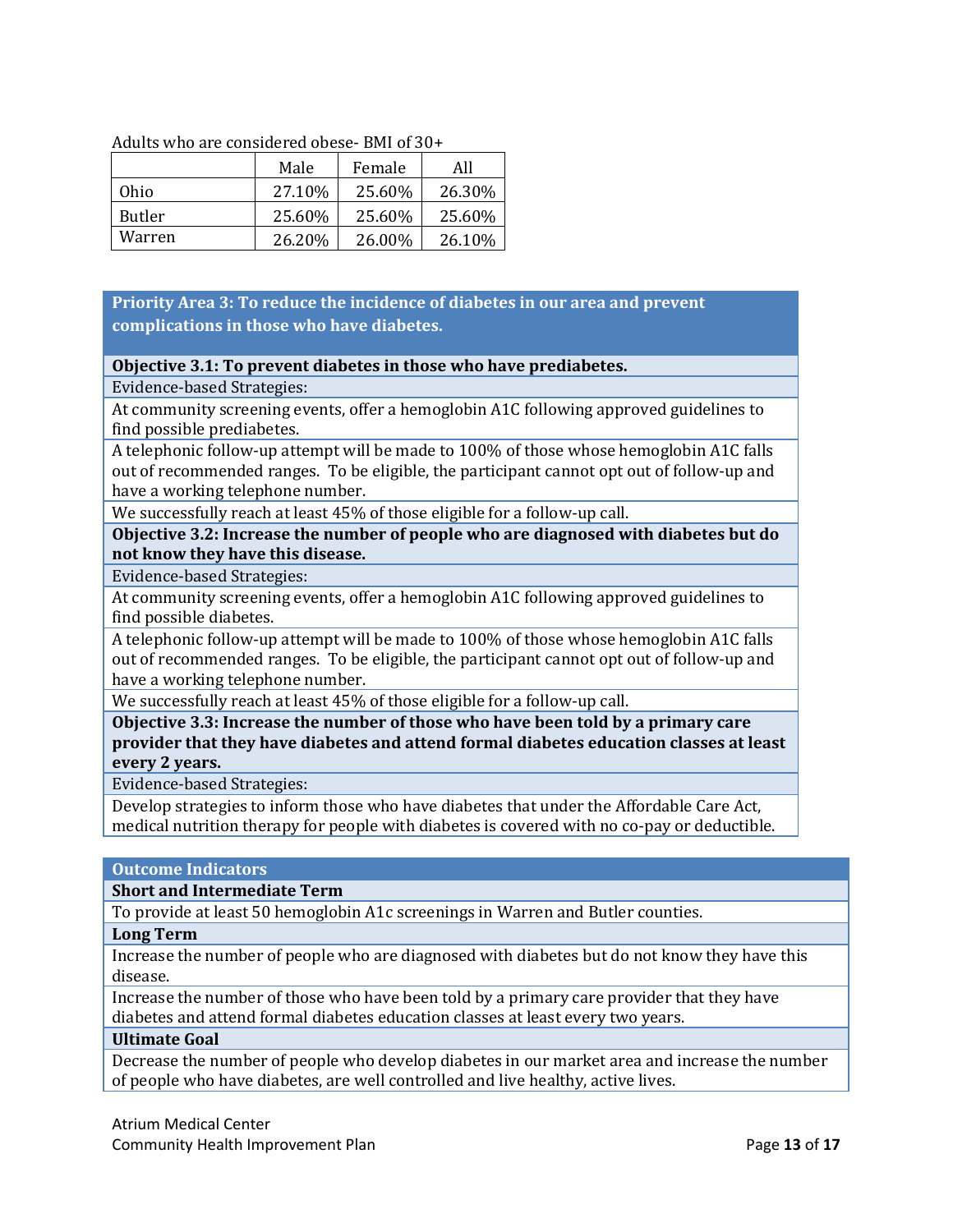# **Programs and Resources to be Committed to Implement Plan**

To implement the included programs, the hospital and Premier will provide: Program management/coordination/implementation staffing, physical work space, access to computers/telephones/standard office equipment, access to marketing and communications professionals for collateral writing/design/printing, professionals for follow-up calls and heath coaching, maintenance of all data collected and data analysis, primary care referral services, speakers, certified diabetes educators, educational collateral pieces, appropriate social media, meeting space and space for community-focused health programs, screening paperwork and program evaluation.

**Intended Collaborative Partnerships**

All hospitals in Premier Health Premier Community Health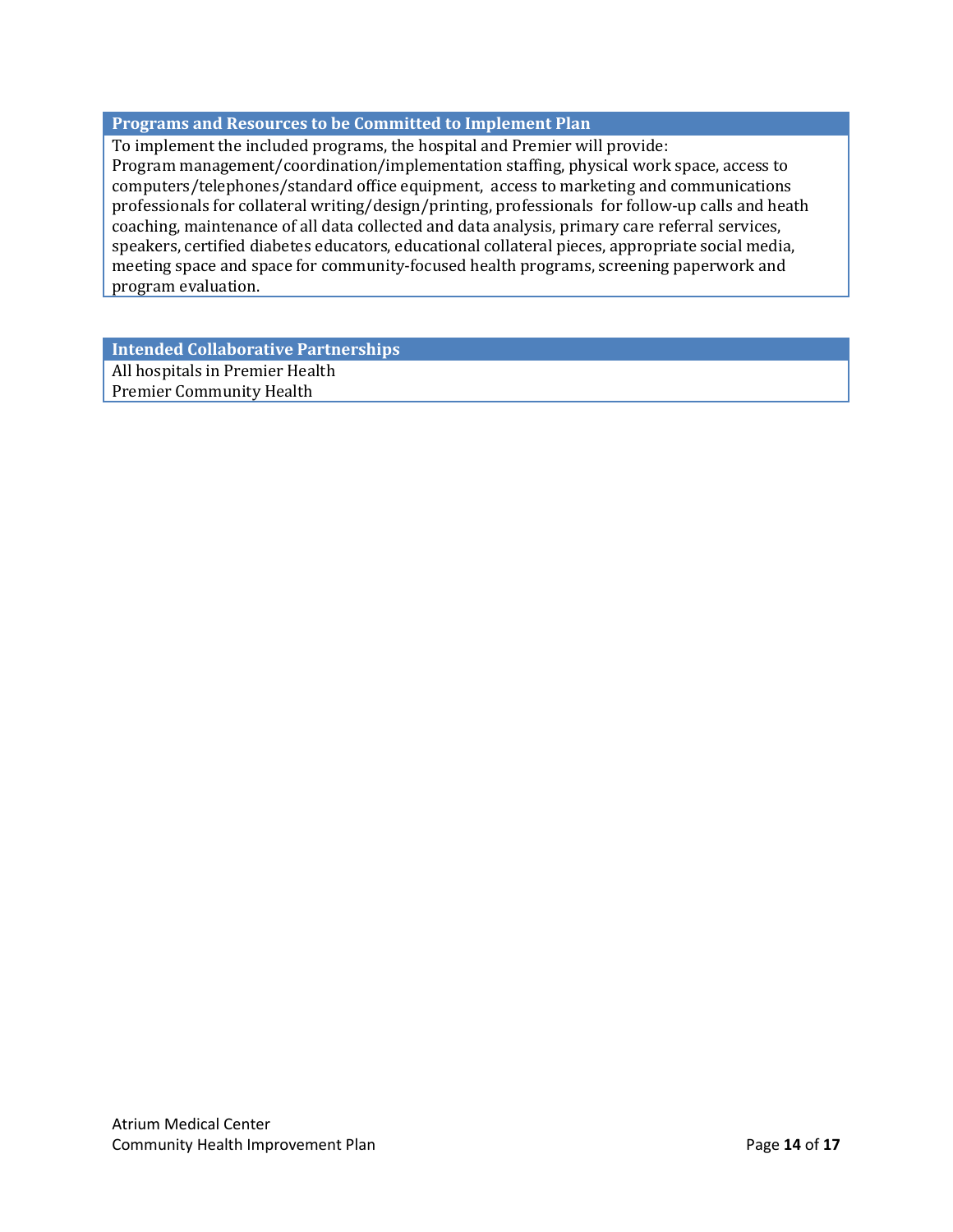## <span id="page-15-0"></span>**Moving Forward**

All the hospitals in Premier Health have a rich history of working with the communities they serve to improve the health of its citizens. With the data gleaned from this Community Health Needs Assessment and having developed a Community Health Improvement Plan, our work continues.

Improving community health is a process of continuing to build traditional and nontraditional partnerships, assuring programs and strategies are evidence-based, building in feedback loops, conducting ongoing evaluation and measuring if what we are doing is having the intended result. We understand these are issues that cannot be solved by a hospital alone- but take the work of all interested stakeholders in the community. We know we need to develop detailed strategies for the identified targeted areas with in-depth work plans and responsible parties.

As the process continues, we will continue to look at new strategies and opportunities, looking for ways to expand beyond the programs here and reach more people with life-improving and perhaps life-saving education and services.